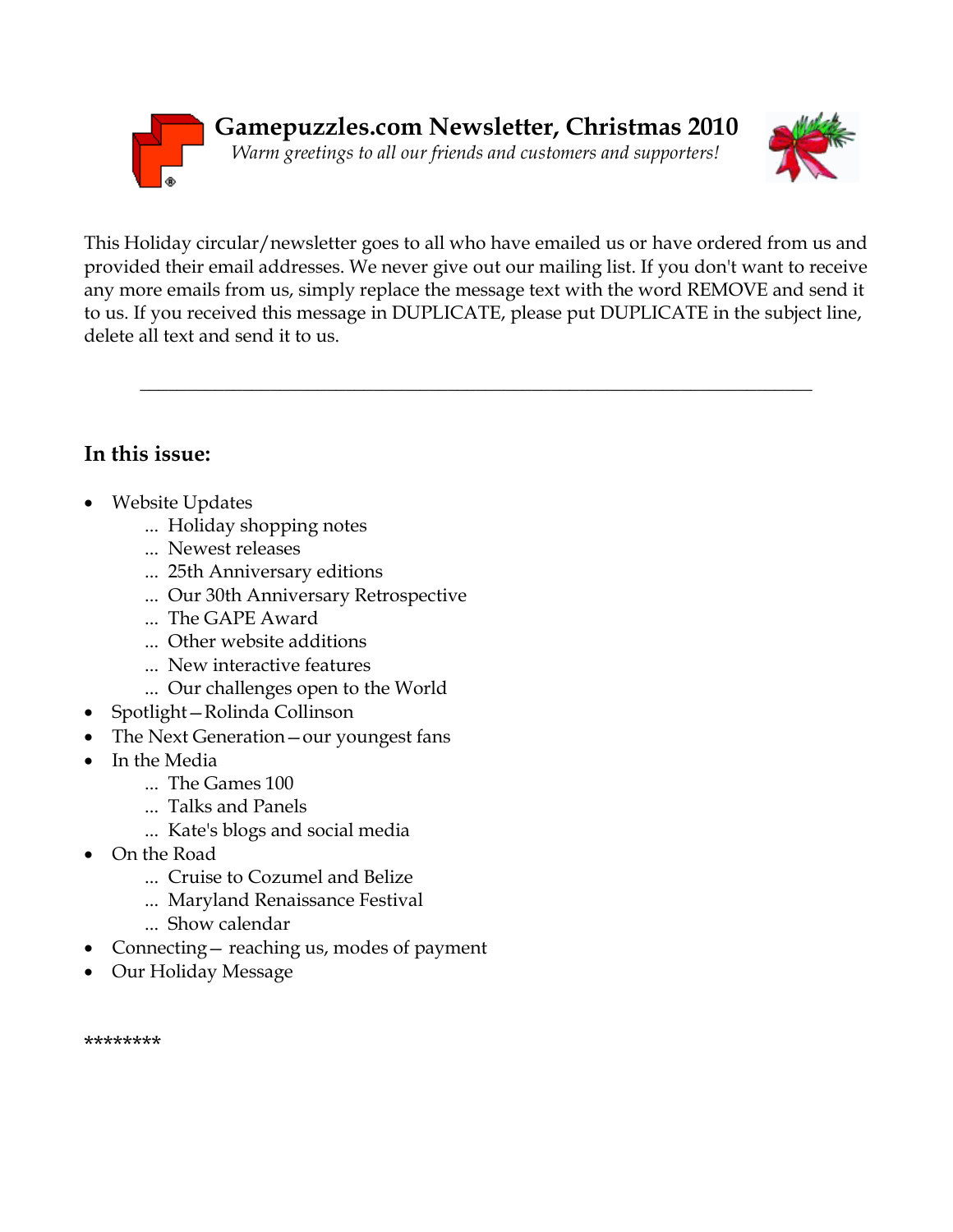## **WEBSITE UPDATES**

#### **... Holiday shopping notes**

The holiday season is upon us, with only a few weeks until Christmas. Every year we do our utmost to ship your orders to arrive in time for Christmas. Please read our special holiday messages:

- Our Christmas card with a heart-felt greeting to the world: [www.gamepuzzles.com/xmascard.htm](http://www.gamepuzzles.com/xmascard.htm)
- Gift shopping made easy: [www.gamepuzzles.com/holiday.htm](http://www.gamepuzzles.com/holiday.htm)
- About shipping to anywhere in the world, costs and deadlines: [www.gamepuzzles.com/shipxmas.htm](http://www.gamepuzzles.com/shipxmas.htm)
- Gift-wrapping available; choose a style (snowflakes or penguins): [www.gamepuzzles.com/giftwrap.htm](http://www.gamepuzzles.com/giftwrap.htm)
- Gift certificates available, in multiples of \$25: [www.gamepuzzles.com/giftcertx.htm](http://www.gamepuzzles.com/giftcertx.htm)

Kadon games and puzzles are always much-appreciated gifts. Please browse through our website's well-filled product pages, with many new items added each year. There's something for every puzzle wizard and game lover on your list. With orders received by December 6 we'll include a small bonus gift not given before.

------------------------

#### **... Newest releases for 2010**

It's been a tough year, and we had to declare a 9-month moratorium on new products. Our big joy was bringing back Kaliko, and adding a few items unusual for us:

• Welcome back to Kaliko – [www.gamepuzzles.com/edgmtch3.htm#KO](http://www.gamepuzzles.com/edgmtch3.htm#KO) after our two-year struggle to make more, and just in time for its 25th anniversary. Thanks for your patience, all you fans who kept asking for it.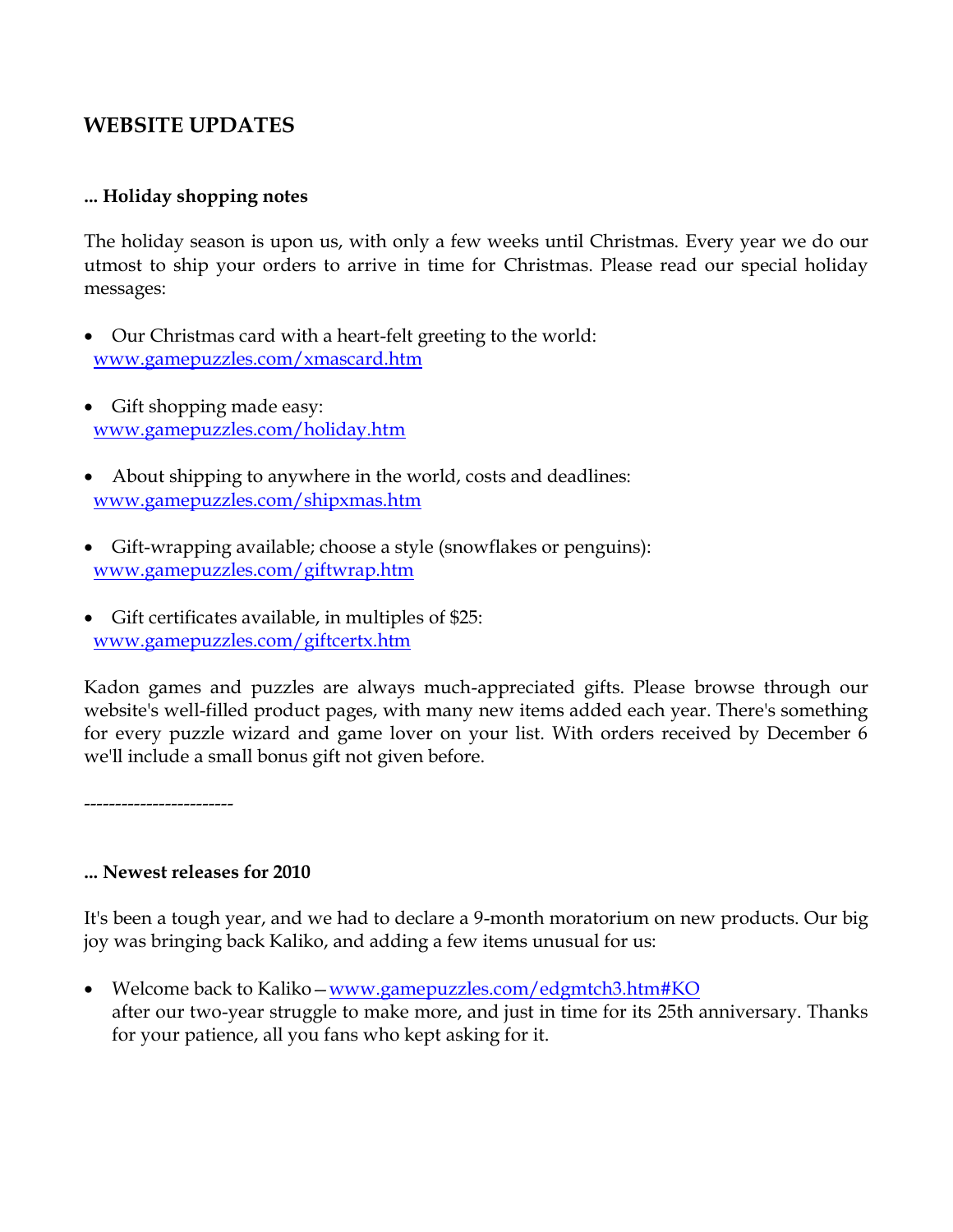- New rulebook for Tri-Jazz [www.gamepuzzles.com/tactile3.htm#TZ](http://www.gamepuzzles.com/tactile3.htm#TZ) Well-nigh 15 years after its first release, we finally collected and published an awesome book for this transcendentally beautiful piece.If you own it and didn't get a book, request it now.
- A+D+D+D (pronounced "Add")—[www.gamepuzzles.com/abstrct3.htm#Ad](http://www.gamepuzzles.com/abstrct3.htm#Ad) Invented by teenager Devin Stewart, with puzzles by Kate Jones. Roll dice, add numbers to get totals that position your pawns on game grid in rows. Ingenious, great fun to play again and again.
- "Flashes of Life—The Flower Collection", a magnificent book of photography by Bob Steinberger, with haikus by Kate Jones. A museum-quality coffee-table book to treasure forever. Read more... [www.gamepuzzles.com/flashes.htm](http://www.gamepuzzles.com/flashes.htm)
- Designer Round Tuits—[www.gamepuzzles.com/tuits.htm](http://www.gamepuzzles.com/tuits.htm) Special limited editions, with complete instructions for many uses, each different and one of a kind. Only while they last, unique desk accessories and conversation pieces.
- MemorIQ—[www.gamepuzzles.com/edgmtch5.htm#MQ](http://www.gamepuzzles.com/edgmtch5.htm#MQ) A gorgeous new set of edgematching tiles from Zdravko Zivkovic (inventor of our awardwinning Doris, Cube Brick, and Color Up sets). Being released in time for the holidays. Advance orders accepted.

------------------------

#### **... 25th Anniversary editions**

This year's 25-year retrospective covers 1985 and the products we introduced that year. See "1985: Guests and Clones"  $-$  www.gamepuzzles.com/1985 notes.htm  $-$  for historical notes. See a special boon for Quantum here: [www.gamepuzzles.com/buyfor25.htm](http://www.gamepuzzles.com/buyfor25.htm)

These sets have been in our line-up since 1985. We're giving some of them a new look this year, and one has \$10 off till New Year's.

- Quintachex [www.gamepuzzles.com/polycub3.htm#QX](http://www.gamepuzzles.com/polycub3.htm#QX)
- Game of Solomon [www.gamepuzzles.com/abstrct5.htm#GS](http://www.gamepuzzles.com/abstrct5.htm#GS)
- Lemma [www.gamepuzzles.com/abstract.htm#LM](http://www.gamepuzzles.com/abstract.htm#LM)
- Pentomino Necklace [www.gamepuzzles.com/polycub3.htm#Qn](http://www.gamepuzzles.com/polycub3.htm#Qn)
- Poly-4 add-on for Quintillions [www.gamepuzzles.com/poly4.htm](http://www.gamepuzzles.com/poly4.htm)
- Snowflake Square [www.gamepuzzles.com/edgmtch4.htm#S4](http://www.gamepuzzles.com/edgmtch4.htm#S4)
- Snowflake Super Square [www.gamepuzzles.com/edgmtch4.htm#S6](http://www.gamepuzzles.com/edgmtch4.htm#S6)
- Kaliko [www.gamepuzzles.com/edgmtch3.htm#KO](http://www.gamepuzzles.com/edgmtch3.htm#KO)
- Quantum [www.gamepuzzles.com/abstrct2.htm#QM](http://www.gamepuzzles.com/abstrct2.htm#QM)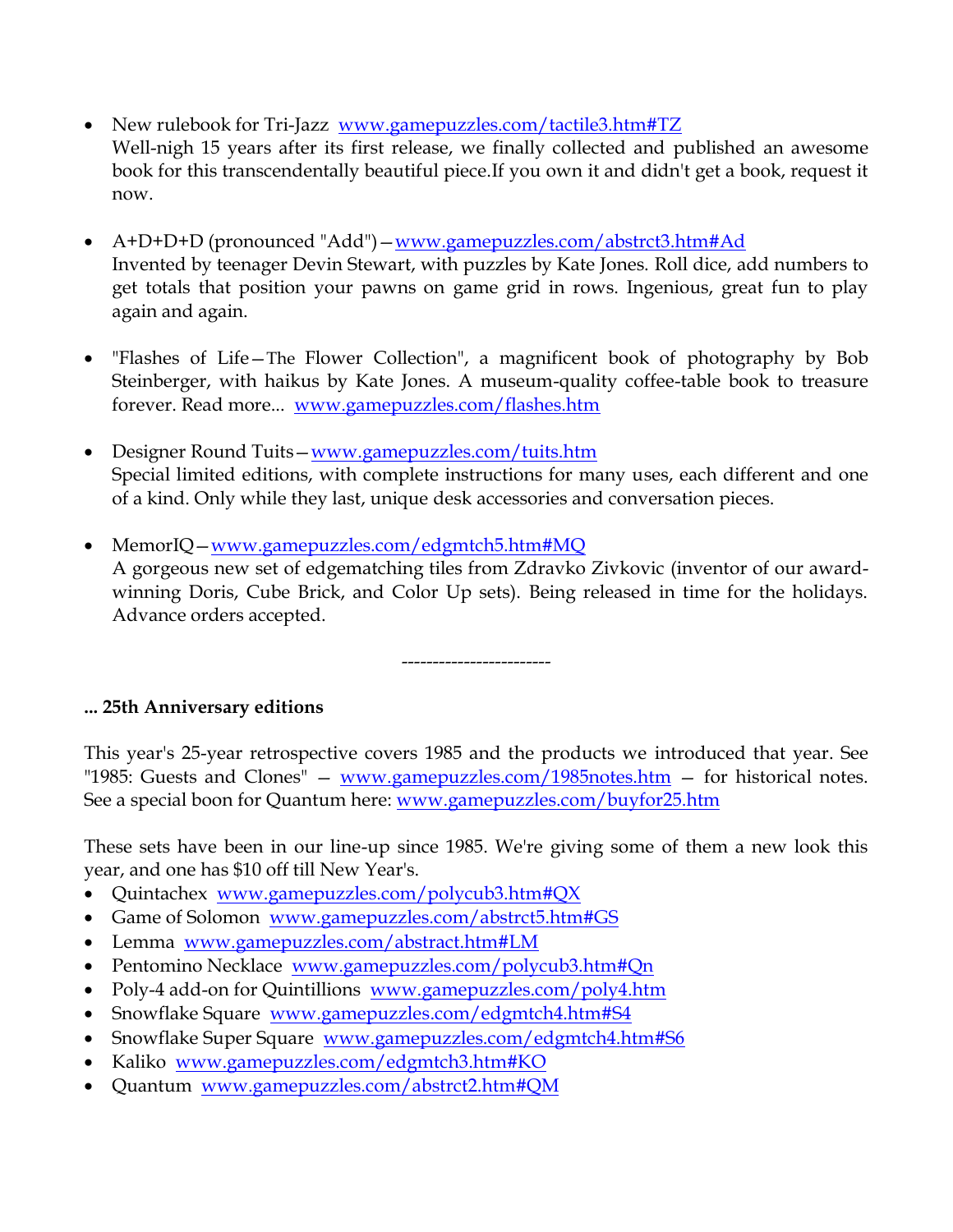#### **... Our 30th Anniversary Retrospective**

Throughout 2010, Kadon Enterprises, Inc., has been celebrating its 30th Anniversary! Join us in a quick look back and a long look forward. It's amazing to realize how quickly the years zoomed by and how much we've accomplished, and how good it is to still be here.

Since the Fall of 1979, we have created/designed/developed/produced over 190 original games and puzzles, plus their various different embodiments and offshoots. All of them are still in print, though a few are inactive or temporarily out of stock. A lot more new ideas are waiting in the wings. Each takes months of research and design. We average only about 5 launches a year.

We love giving free rein to our passion for making beautiful things that celebrate the mind. Beautiful things - the joy of thinking — playable art. It's our gift of love to the world and to the human capacity to think and to wonder. Our games are unique in all the world, and we hope they inspire others to continue exploring in this field. It makes us happy to know others are made happy through our creations.

We don't sell our games through stores or other retail outlets. We sell them at art shows, fairs, conventions and conferences, and on our website. See our show schedule for where we'll be: [www.gamepuzzles.com/showlist.htm](http://www.gamepuzzles.com/showlist.htm)—it's a delight to meet our friends in person when we're in your area.

Our website at <u>www.gamepuzzles.com</u> is an ever-growing gallery and playground. We invite you to visit, browse and play, wander among showcases and surprises. Perchance solve something that wins you a prize, or find a hidden treasure. And should you see some you'd like to own or give, ordering is easy with our secure shopping cart program (we call it "Order Form").So what about the products — the gamepuzzles? Our preference is for geometric sets that are "complete", containing all the combinations of a certain idea. They can make thousands of patterns, each more beautiful than the last. They tickle the mind on many levels, from easy to very difficult assemblies. They can be played as multiple games of strategy and friendly competition. Here's a more detailed definition: [www.gamepuzzles.com/gamepuzl.htm](http://www.gamepuzzles.com/gamepuzl.htm)

More than just playthings, our puzzle sets are paradigms of how the universe works and how

knowledge is structured. They hold a key to achieving harmony and balance in the systems in which we live. What could be more wonderful?

Our gameboards are works of art, too, with kaleidoscopic grids, an artistic matrix of lines, and unique ways to play as games and as solitaires. An entire gallery is devoted just to our Abstract Strategy Games, [www.gamepuzzles.com/xabstrct.htm](http://www.gamepuzzles.com/xabstrct.htm)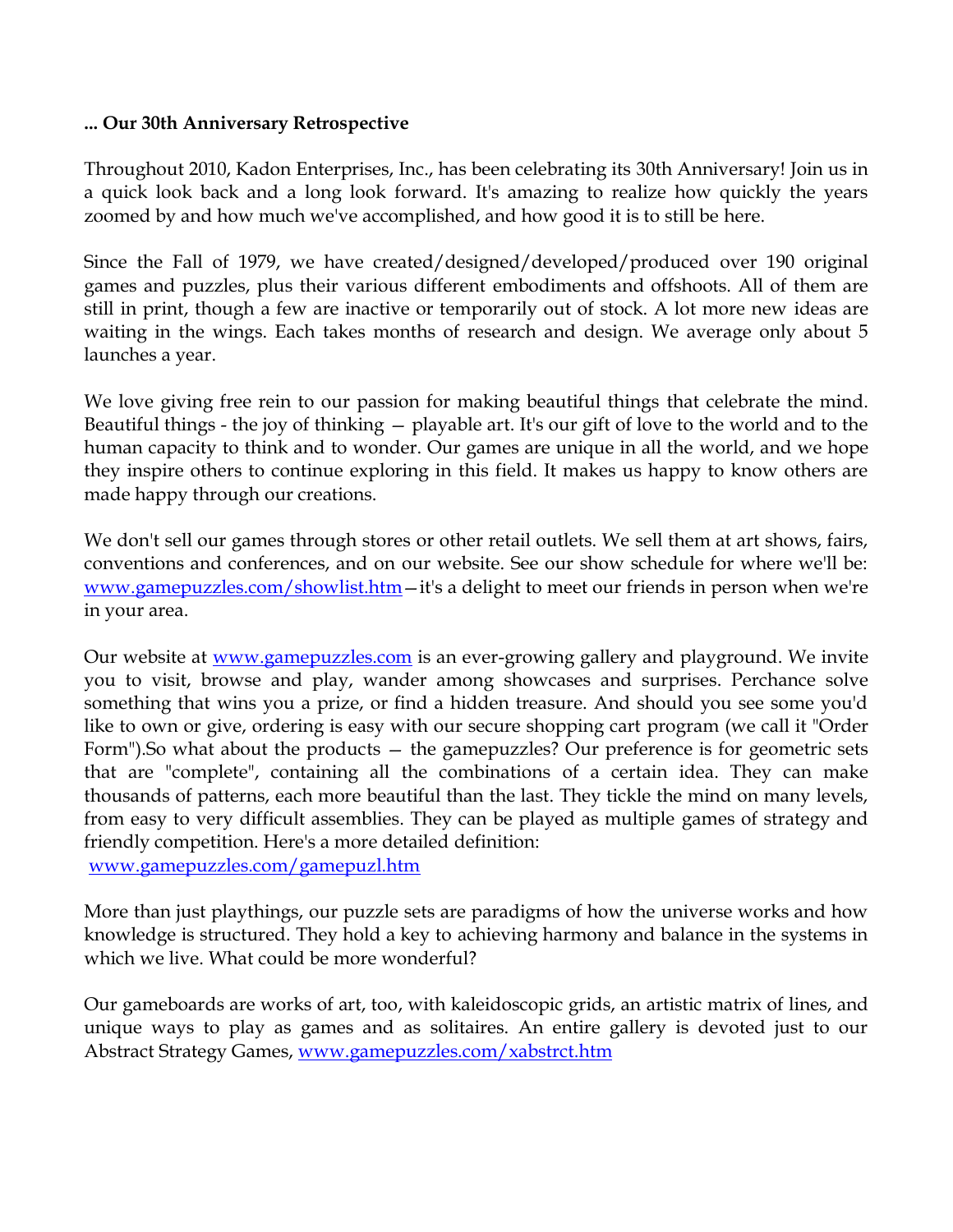We honor and celebrate our many talented contributors and inventors, some of whom have been with us for over 25 years and are spotlighted in our website. You can trace a brief history of our growth in the Archives, [www.gamepuzzles.com/archives.htm](http://www.gamepuzzles.com/archives.htm)

Our website offers diversions and amusements in many listed and hidden pages. To access most of them, see the Site Features page — [www.gamepuzzles.com/website.htm](http://www.gamepuzzles.com/website.htm) — with links to fun stuff. For more serious puzzling and for solving samples of our gamepuzzles, hang out in the Puzzle Parlor, [www.gamepuzzles.com/pparlor/ppscreen.htm](http://www.gamepuzzles.com/pparlor/ppscreen.htm) — you'll need Flash to work these.

Help us celebrate our 30 years. We'll be posting some commemorative features and special designs. We'd love to hear from you about your experiences with our games. Write us, email us, talk to us. We're planning the next 30 years and would love your input and feedback.

Email: [kadon@gamepuzzles.com](mailto:kadon@gamepuzzles.com) Web: [www.gamepuzzles.com](http://www.gamepuzzles.com/) Talk: 410-437-2163 Write: Kadon Enterprises, Inc., 1227 Lorene Drive, Suite 16, Pasadena, MD 21122

-----------------------

## **... The GAPE Award**

For year-end 2009, Kadon presented the Gamepuzzles Annual Pentomino Excellence award [www.gamepuzzles.com/kadon.htm#bestow](http://www.gamepuzzles.com/kadon.htm#bestow) — to Kenneth Blackledge for his beautiful letters of the alphabet for Poly-5: [www.gamepuzzles.com/p5alph.htm.](http://www.gamepuzzles.com/p5alph.htm) This was the first time someone haswon the award two years in a row. Ken's award was an inscribed panel with his initials formed of a full set of playable Poly-5 pieces: [www.gamepuzzles.com/gape09.htm](http://www.gamepuzzles.com/gape09.htm) – Congratulations again, Ken!

------------------------

#### **... Other website additions**

- Our Search index is a useful page for finding games by type or by special category, crossreferenced from our regular sections. Some unique items are listed only here, not shown elsewhere in our website. We've recently added some new items here: [www.gamepuzzles.com/search.htm](http://www.gamepuzzles.com/search.htm)
- Infrastructure upgrade We occasionally do a lot of improvements in the website. Here's a sporting offer - a small gift to whoever is first to find and tell us of any mistakes we may have made or missed! There's a separate gift for each mistake found. Email to webmaster: <mailto:kadon@gamepuzzles.com?subject=BlooperBounty>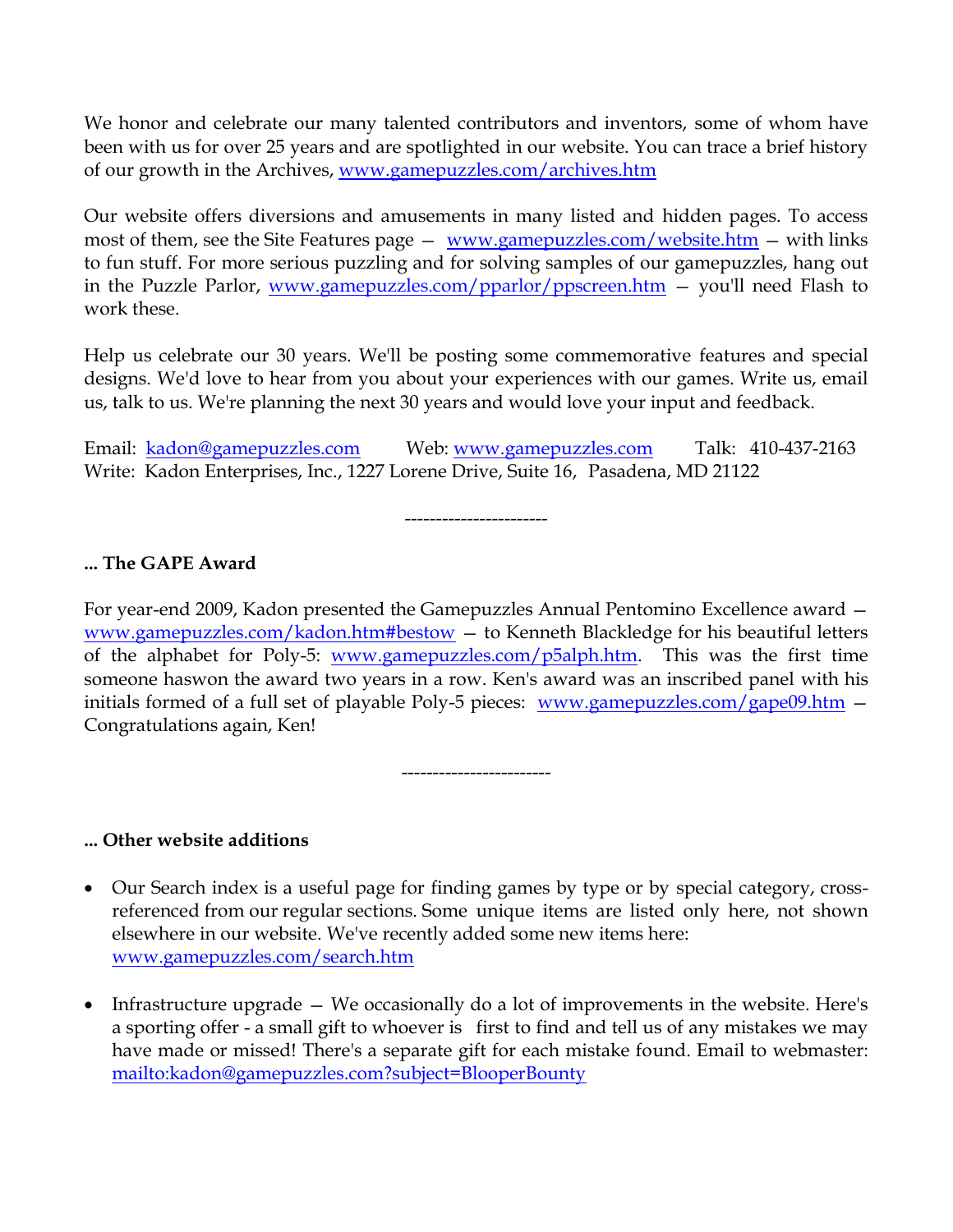- What You Can Buy for \$25 Dollars this playful "Chinese menu" page of 12 special items lets you choose by the numbers. It had started out as a special page for our 25th Anniversary and now has some surprising goodies for the price-conscious. Do check this out. [www.gamepuzzles.com/buyfor25.htm](http://www.gamepuzzles.com/buyfor25.htm)
- Our printable catalog has been updated and now has color images; read or print its 24 standard pages from three .pdf files. Very condensed descriptions and small illustrations make for a compact portable reference. You'll need Adobe Reader to view it. Prints OK in gray, too. Includes a printable order form. [www.gamepuzzles.com/catalog/catalog.htm](http://www.gamepuzzles.com/catalog/catalog.htm)
- See more stories and news here: [www.gamepuzzles.com/newtopic.htm](http://www.gamepuzzles.com/newtopic.htm) And check occasionally for interesting new links added on our Resources pages, especially in "the game of ideas". Nothing to buy, just eye and mind candy: [www.gamepuzzles.com/resourc6.htm](http://www.gamepuzzles.com/resourc6.htm)

---------------------------

#### **... Our interactive features of the season:**

- It's the season to try your hand at our very tricky memory game of matching little teddy bears in mixed-up combinations of colors: [www.gamepuzzles.com/memory4/memory4.htm](http://www.gamepuzzles.com/memory4/memory4.htm)
- The teddies are a little easier than the very confusing Christmas trees: [www.gamepuzzles.com/Christmas/christmas.htm](http://www.gamepuzzles.com/Christmas/christmas.htm)
- All our interactive, online-playable games and amusements are listed here, some with hidden links to make a game even of finding them: [www.gamepuzzles.com/website.htm#icons](http://www.gamepuzzles.com/website.htm#icons) [www.gamepuzzles.com/website.htm#memory](http://www.gamepuzzles.com/website.htm#memory) [www.gamepuzzles.com/website.htm#amuse](http://www.gamepuzzles.com/website.htm#amuse)
- A whole page of long-secret links leading to goodies and surprises: [www.gamepuzzles.com/balloons.htm](http://www.gamepuzzles.com/balloons.htm)

---------------------------

**... Our challenges open to the World (you may win a prize):**

 Arc Angles — form one closed matched loop of all 25 tiles, with the minimum enclosed area. [www.gamepuzzles.com/pentuniv.htm#AA](http://www.gamepuzzles.com/pentuniv.htm#AA)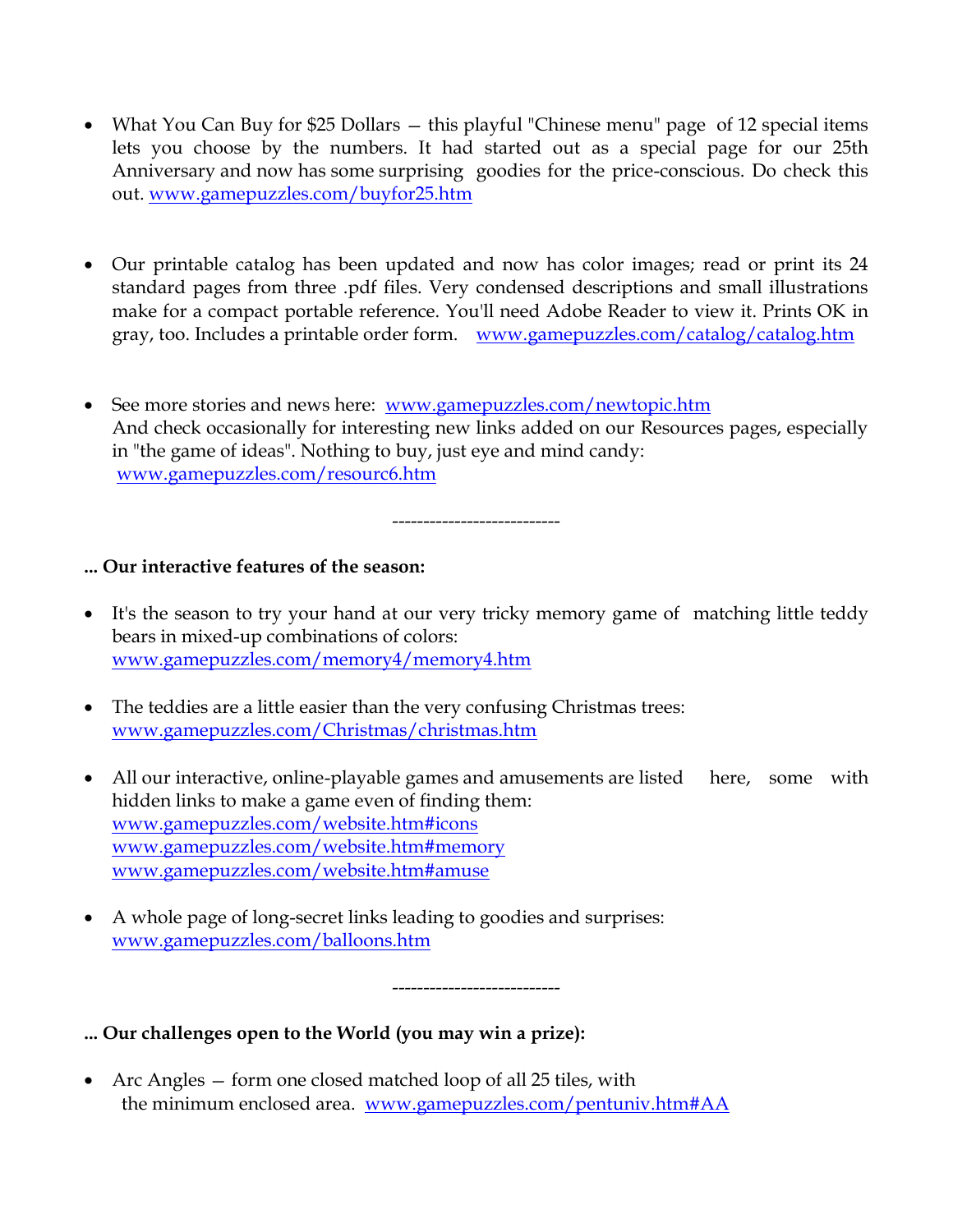- Ten Yen find new congruent shapes with all 3 colors [www.gamepuzzles.com/polycub3.htm#Ten](http://www.gamepuzzles.com/polycub3.htm#Ten)
- La Ora Stelo solve a figure with polyores in Contest 2: [www.gamepuzzles.com/los-contest2.htm](http://www.gamepuzzles.com/los-contest2.htm) — one figure still unsolved
- The Octo Clock arrange 8 numbers as a clock face to meet goals. [www.gamepuzzles.com/g8-clock.htm](http://www.gamepuzzles.com/g8-clock.htm)
- The Mini-Quiz series we've published 7 so far, all still open. No one has fully solved Quiz No. 6. We are curious and curiouser... [www.gamepuzzles.com/quiz.htm](http://www.gamepuzzles.com/quiz.htm)
- The 25-Hole Challenge fit thirteen Vee-21 tiles (V-trominoes) rigidly into their tray with no slipping or sliding... [www.gamepuzzles.com/25holes.htm](http://www.gamepuzzles.com/25holes.htm)
- OHIO Sixteen a double-Sudoku/sliding puzzle with 16 letters, 4 colors, several simultaneous goals and a slippery finale. [www.gamepuzzles.com/ohio4x4.pdf](http://www.gamepuzzles.com/ohio4x4.pdf)

\*\*\*\*\*\*\*\*

# **SPOTLIGHT**— **ROLINDA COLLINSON**

Rolinda Collinson has been around games, puzzles and brainteasers most of her life, and she hung around for years at antique and craft shows and lately Renaissance Festivals. When Kadon's booth at the Maryland Renaissance Festival needed a dynamic performer to demonstrate the Royal Game of the Goose, Rolinda offered to take it on, beginning with the 2008 season.

She shines in the role of Goose Mistress, entertaining young and old, and even the King and his court, in playing this genuine Renaissance parlor game. The game table sits in front of the Gamery under a big green umbrella, inviting visitors to merriment, unless it's raining, when it moves indoors. More descriptions and photos... <http://www.gamepuzzles.com/renfest.htm>

A native of Maryland, Rolinda recalls that her family played all the time with the brainteasers her father still had from his own childhood, and every Christmas they would search for new ones to buy to challenge each other, like "Drive Ya Nuts", "It's Knot Easy", the red cube "Soma", and many others through the years.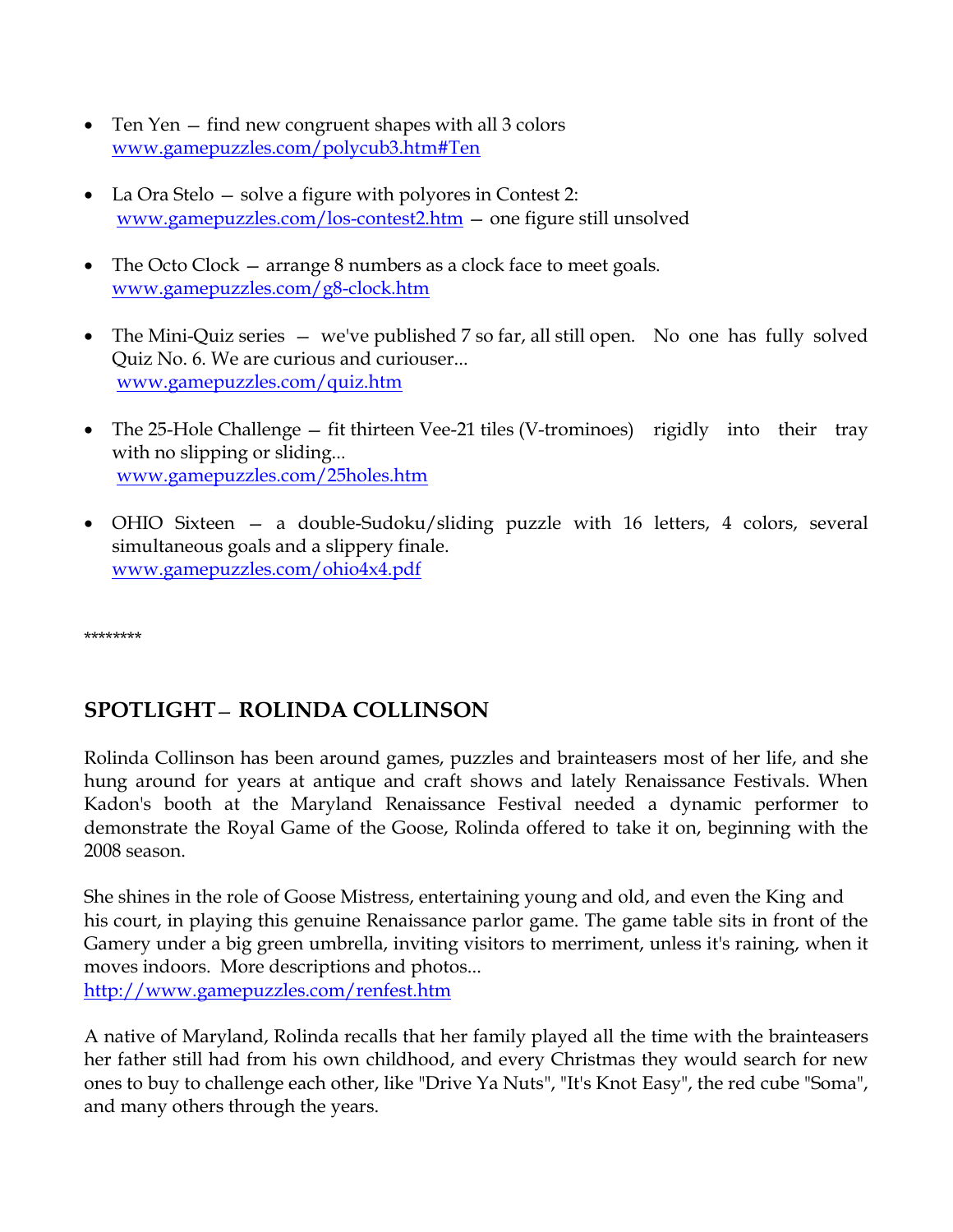Rolinda calls herself a "very artsy person". Fiber-art, especially quilting, is her passion, which originally drew her into "Ye Olde Gamery" in 2004, with all its geometric wonders. Design, color and layout in quilting is so much like the puzzles, seeking symmetry or not, and very intriguing.

Her four children are all gamers, too. The three youngest are the most avid, having attended the World Boardgaming Championships (WBC) since 2001. Her son Daniel makes a frequent appearance at Ye Olde Gamery as a rakish pirate and even helps out with occasional errands.

Rolinda is a member of the Boardgame Players Association (BPA) and the Games Club of Maryland (GCOM), and often plays Scrabble at Barnes & Noble on Wednesday nights. In 2002 she won a championship at the WBC.

In real life Rolinda is an elementary special-education teacher. Her patience and her delight in seeing children learn are great assets and make her adept at teaching games, too. Her radiant smile and joyful appearance have certainly brightened up Ye Olde Gamery, and we look forward to a long and happy association.

\*\*\*\*\*\*\*

# **THE NEXT GENERATION**

 Here are more pics of our youngest fan, sent in by his mom, one of our heartiest supporters: [www.gamepuzzles.com/youngfan2.htm](http://www.gamepuzzles.com/youngfan2.htm) and he now has a baby sister who also likes our stuff...

\*\*\*\*\*\*\*\*

# **IN THE MEDIA**

#### **... The Games 100**

We're thrilled to report that Games Magazine's annual Buyer's Guide to Games, featuring their selections of the 100 best games, in the December 2010 issue has included our Q-Bix in the Puzzles category for the year 2011: [www.gamepuzzles.com/tiling4.htm#QB](http://www.gamepuzzles.com/tiling4.htm#QB)

This unique and beautiful set invented by Christian Freeling of the Netherlands is a fine compendium of figures forming fields of cubes with tiles that are groupings of hexagons from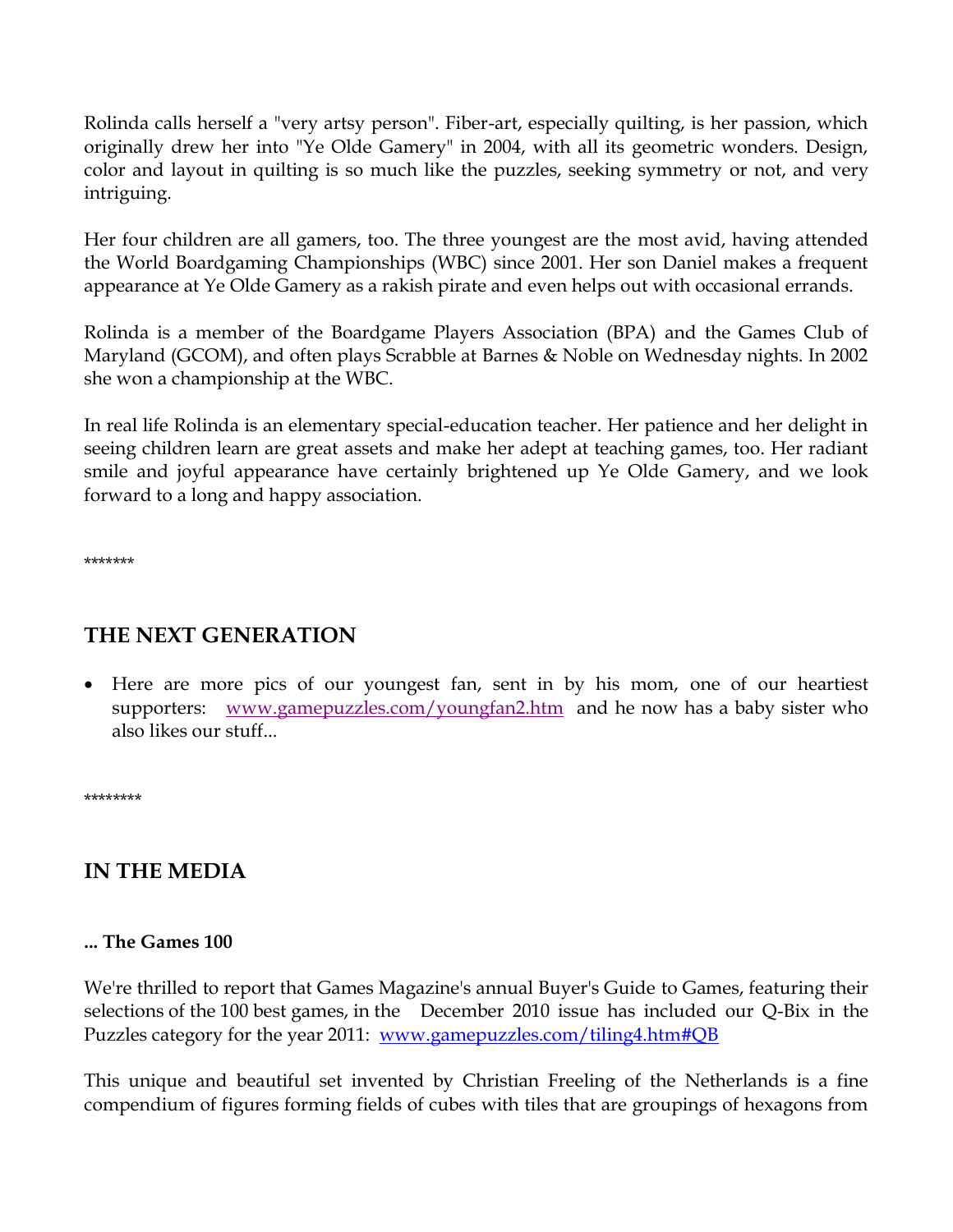1 to 3. So you get the double thrill of making color patterns while also getting shapes to fit right.

-------------------------

### **... Talks and Panels**

## **9th Gathering for Gardner (G4G9)** — **April 2010**

For the 9th Gathering for Gardner in Atlanta, Georgia, Kate gave a short presentation on the theme of 9: "Nine Fine Lines of Thought", in honor of Martin Gardner's philosophical roots. In 9 haikus, illustrated by images of Intarsia puzzle designs, the talk captured evolution from the beginnings of the Universe to the present and onward. [www.gamepuzzles.com/9finelines.htm](http://www.gamepuzzles.com/9finelines.htm)

## **Celebration of Mind** — **October 21, 2010**

Martin Gardner passed away in May 2010, at age 95. World-wide, his fans and admirers organized events to honor him on his 96th birthday, celebrating this great writer's life and achievements over 7 decades of bringing math, magic, puzzles and reason to the world. Kate attended the Celebration in Washington, DC, hosted by Bill Ritchie of [www.thinkfun.com](http://www.thinkfun.com/) jointly with the Mathematical Association of America, and recounted her earliest exposure to Martin's writings while she was still in high school. Who would have thought that 25 years later she would actually be producing the two games invented by her hero:

The Game of Solomon — [www.gamepuzzles.com/abstrct5.htm#GS](http://www.gamepuzzles.com/abstrct5.htm#GS) and Lewis Carroll's Chess Wordgame — [www.gamepuzzles.com/abstrct4.htm#LC](http://www.gamepuzzles.com/abstrct4.htm#LC)

Future annual Celebrations of Mind on Martin Gardner's birthday throughout the world are planned. Stay tuned, and if you'd like an invitation to attend one in your area, see [www.g4g-CoM.org.](http://www.g4g-com.org/)

#### **Annual Convention of the AGPC**

In March 2010, aboard a Royal Caribbean cruise ship, members of the Association of Game and Puzzle Collectors enjoyed visits to Belize and Cozumel, game play, feasts, and talks by game industry professionals. Kate illustrated her talk, "The Art of Play", with hands-on samples of Kadon games. Debbie Krim's fabulous photos of attendees are here: <http://web.me.com/mac1/dkrim/agpc.html#grid>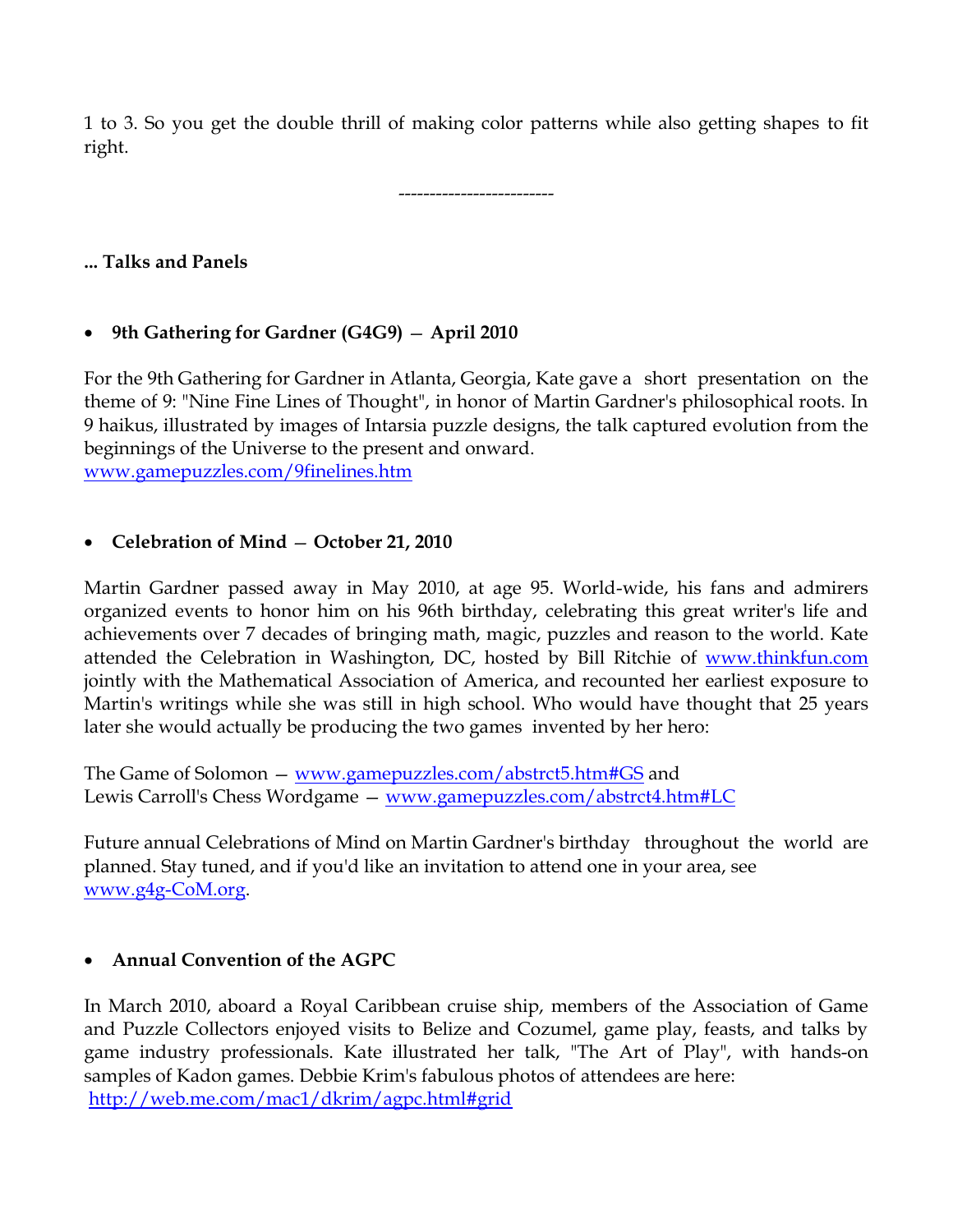Rick Tucker's lively collection of action shots is here: <http://gameandpuzzle.org/gallery/v/agpcconventions/2010/>

-------------------------

## **... Kate's Blogs**

- [http://kates-takes.blogspot.com](http://kates-takes.blogspot.com/) has a few new entries, mainly responses to issues embraced by [www.change.org](http://www.change.org/) -- such as the right to clean water, putting life ahead of profits, protecting individual rights, and other controversial matters. Your comments are invited.
- [www.livejournal.com/users/puzzlelady/](http://www.livejournal.com/users/puzzlelady/) has a lot of questions, not many answers, and some good links. The water rights essay shows up here, too. Your comments are invited.

## **... Kate in social media, intermittently active:**

- Facebook, [www.facebook.com/puzzlelady](http://www.facebook.com/puzzlelady)
- Twitter, <http://twitter.com/gamepuzzlelady>
- LinkedIn, [www.linkedin.com/in/puzzlelady](http://www.linkedin.com/in/puzzlelady)
- Flickr, <http://www.flickr.com/photos/puzzlelady/>

\*\*\*\*\*\*\*\*

# **ON THE ROAD**

## **Caribbean Cruise**

In March 2010, Dick and Kate Jones took advantage of the venue for AGPC's annual convention--on board the Royal Caribbean cruise ship Navigator of the Seas--to visit Belize and Cozumel and to experience what a gargantuan ship like that provides in comforts and excitement. Kate's hopes of making sales on board shattered on the rocks of bureaucracy, but the fun and frolic did not disappoint. Story and pics here: [www.gamepuzzles.com/cruise.htm](http://www.gamepuzzles.com/cruise.htm)

---------------------------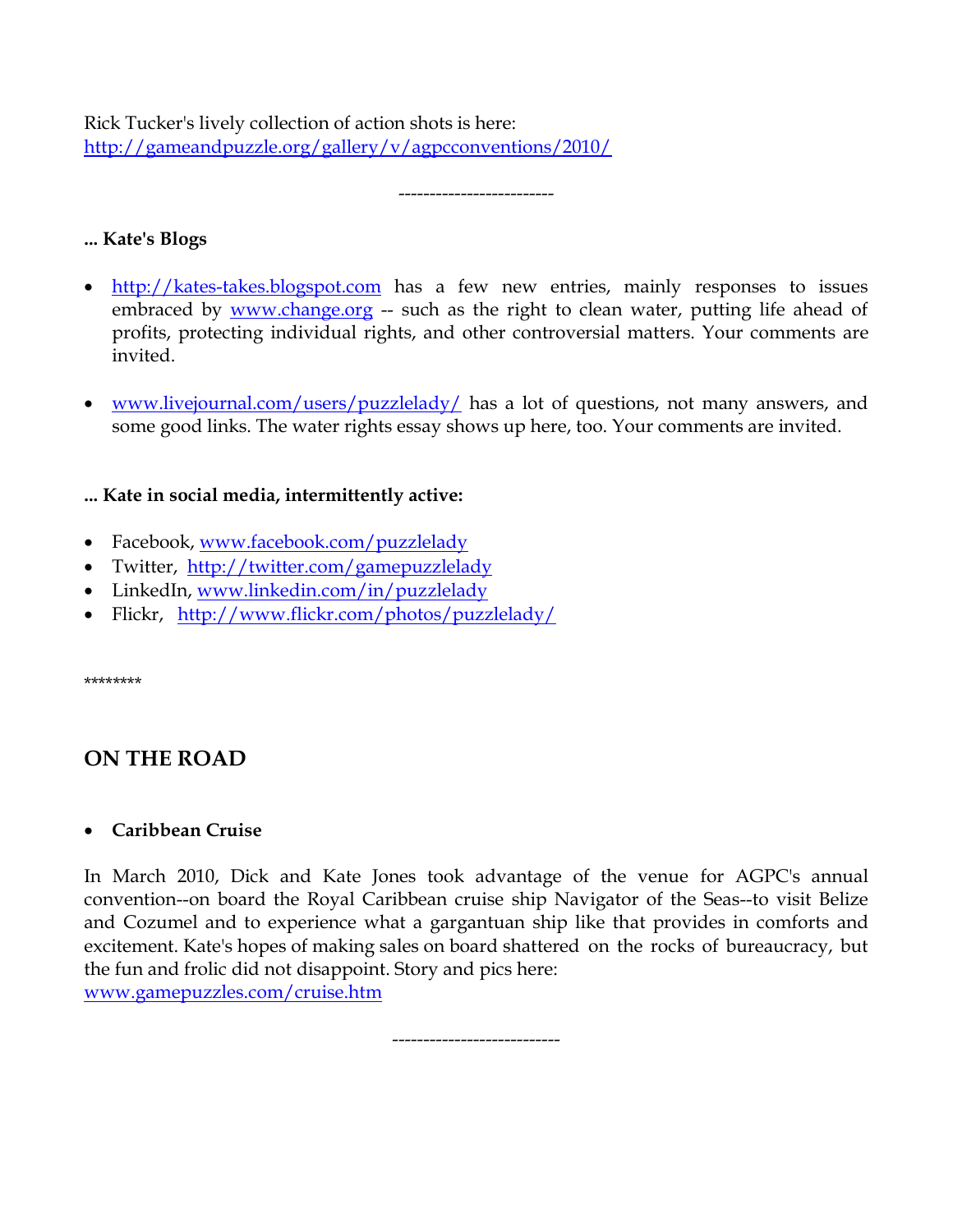#### **27th season at the Maryland Renaissance Festival, Fall 2010**

Our arcade-style pavilion, Ye Olde Gamery, is a favorite attraction at the Maryland Renaissance Festival. This year's enhancements: new chandeliers and a much-needed antiquelooking ceiling fan. Our noble crew appreciated the difference. Thanks to Dick Jones for the heroic feat of installation. And for the fresh coat of paint and caulking on the roof we thank our handy gents, Kevin and Bobbie.

A robust "huzzah!" to our Gamery regulars: the Lady Eileen Shaivitz, and m'Lords Thomas Atkinson, Arthur Blumberg, Richard Grainger, Dick Jones and Steven Joel Zeve; they persevered through all kinds of weather. Our gratitude and appreciation go to our hardworking office manager, Josiane Smith, who kept our stock boxes resupplied; and a hearty cheer for our vivacious Goose mistress, Rolinda Collinson, who attracted even the King and the royal court for several games full of gusto in front of our pavilion. Pictures here: [www.gamepuzzles.com/renfest.htm#king](http://www.gamepuzzles.com/renfest.htm#king)

Special kudos to two wonderful relief helpers—Eric Bare and Seth Bonder—and our comely serving wench, Meshele Merchant. Great job, all!

\_\_\_\_\_\_\_\_\_\_\_\_\_\_\_\_\_\_\_\_\_\_\_\_

More stories and pictures here: [www.gamepuzzles.com/renfest.htm](http://www.gamepuzzles.com/renfest.htm)

#### **Show Calendar**

From mid-January till end of April, Kate appears in art shows throughout Florida. The summer months find her in the Midwest. We post upcoming show dates for 2011 in our calendar as they are confirmed. If you're in the area, do stop by and say hello, and see my new stuff: [www.gamepuzzles.com/showlist.htm](http://www.gamepuzzles.com/showlist.htm)

\_\_\_\_\_\_\_\_\_\_\_\_\_\_\_\_\_\_\_\_\_\_\_\_

**CONNECTING**

You can reach us in all these ways: www.gamepuzzles.com/contact.htm

*Phone:* 410-437-2163 *Email:* kadon@gamepuzzles.com *Mail:* Kadon Enterprises, Inc., 1227 Lorene Dr., Suite 16, Pasadena, MD 21122